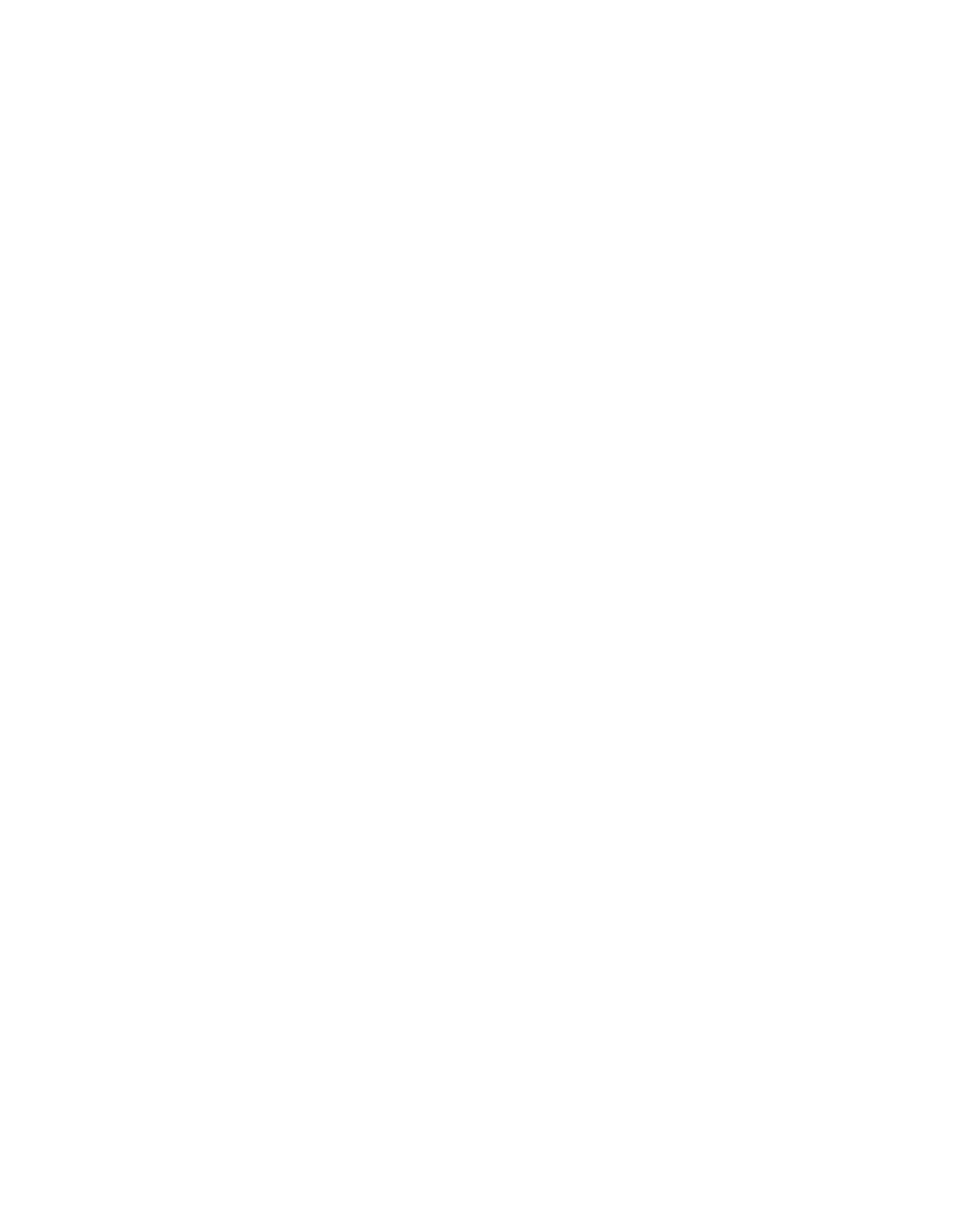

**County of Ventura** Public Works Agency Transportation Department **MEMORANDUM**

**DATE:** November 21, 2019

**TO:** RMA - Planning Division Attention: Kristina Boero

**FROM:** Transportation Department

#### **SUBJECT: APPLICATION COMPLETENESS PROJECT NO: PL 13-0158 (CUP 3543) Revision 5 Property Owner:** South Mountain Resources, LTD. **Applicant/Permittee:** Carbon California Company, LLC Modification to Conditional Use Permit (CUP) 3543 for an extension of 25 years, the drilling of two new oil and gas wells and authorize the full-time use of an existing natural gas flare Koenigstein Road, Santa Paula, CA 93060 APN 040-0-220-165

Pursuant to your request, the Public Works Agency Transportation Department (PWATD) has reviewed the subject application and has determined that the application is **complete** for our areas of responsibility.

Modification to CUP 5343 is a request by the applicant to allow the following: 1. The continued operation of the existing oil and gas production facilities authorized by CUP 3543 for an additional 25 years; 2. The drilling of two new oil and gas wells on the existing graded pad that was authorized by CUP 3543; 3. The re-drilling of one of the existing oil and gas wells authorized by CUP 3543; 4. Allow the use of Koenigstein Road so that the project-related trucks can use the roadway to access the project site; 5. Authorize the fulltime use of an existing natural gas flare at the project site for excess produced gas.

Other project related components remain unchanged, including requests to: allow the continued operation of existing oil production equipment at the project site, re-drill one existing well, allow project-related tanker trucks to use Koenigstein Road, and allow the full-time use of an existing gas flare at the project site. The existing CUP authorized up to 12 tanker truck loads (24 one-way trips) of produced fluid to be exported from the site per week. It is proposed that the authorized number of large project-related truck trips be reduced to a maximum of eight (8) tanker truck loads (16 one-way trips) per week. The actual number of tanker truck trips generated by the proposed project would likely be lower than the maximum number of permitted trips because the proposed new oil wells would be served by the same truck that currently serves the three existing oil wells at the project site. In addition, the same tanker truck that currently serves the project site also serves other oil wells located along Koenigstein Road that are operated by the project applicant. All tanker trucks operation would occur during daylight hours Monday – Friday between, 7:30 am and 6:30 pm. For purpose of the request CUP modification, the term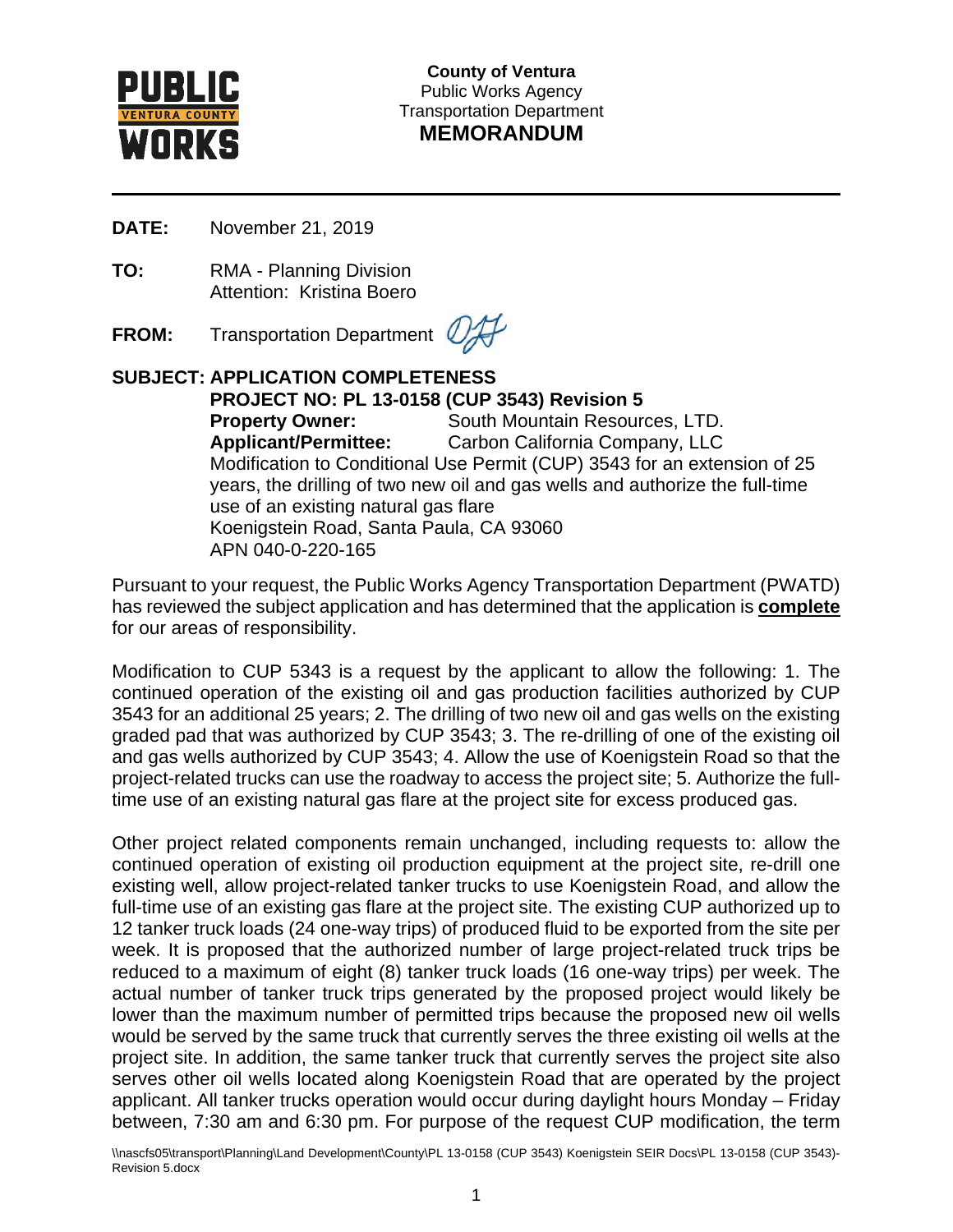"tanker truck" refers to any vehicle that is hauling produced fluid (including oil, drilling fluids and brine) to or from the site.

The drilling period for each new or re-drilled oil well would occur over a period of approximately two weeks. Drilling operations for each well new or re-drilled well would require approximately 20 workers and 16 trucks that would deliver and remove drilling equipment. Over a two-day period 16 truck trips (8 trucks per day) would bring drilling equipment from the site. During proposed drilling operations, it is anticipated that a few truck trips would occur per day to deliver drilling fluids (mainly water) to the site. The arrival and departure of temporary drilling rig personnel would involve up to 40 vehicles trips per day. A truck-mounted drilling rig would be moved onto the site and remain for approximately two weeks for each new well and the re-drilled well. At times when a drill rig is moved onto or off the project site, the project operator would implement a traffic control plan. The traffic control plan would be designed to avoid potential traffic related conflicts at and near the State Route 150/Koenigstein Road intersection. At minimum the traffic control measures would include the use of warning signs and flagmen on State Route 150 and Koenigstein Road in the vicinity of the intersection.

Although the existing CUP does not limit the number of vehicle trips associated with maintenance and operation of production facilities, the project applicant proposed the limit maintenance and operation traffic to 14 maintenance visits per week (i.e. 28 one-way trips). Maintenance-related vehicle trips would typically be by a standard pickup truck.

The Initial Study Checklist and responses to the Checklist are made part hereof. Our review is limited to the impacts this project may have on the County's Regional Road Network.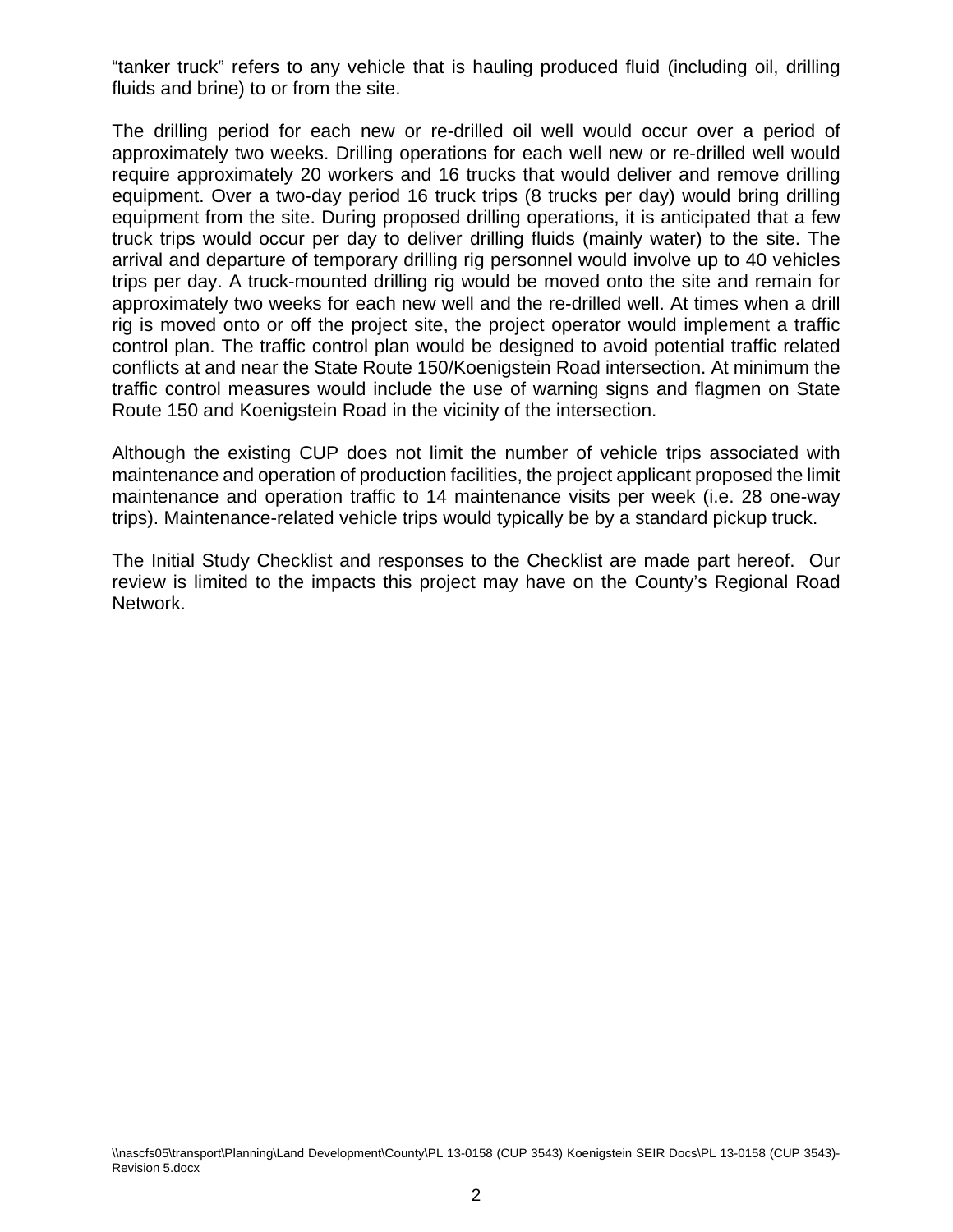# **INITIAL STUDY CHECKLIST**

# **PUBLIC FACILITIES/SERVICES SECTION**

## **TRANSPORTATION/CIRCULATION**

|                                                  | <b>ISSUE (Responsible Department)</b> | <b>PROJECT IMPACT</b><br><b>DEGREE OF EFFECT*</b> |    |             |           | <b>CUMULATIVE IMPACT</b><br><b>DEGREE OF EFFECT*</b> |           |             |           |
|--------------------------------------------------|---------------------------------------|---------------------------------------------------|----|-------------|-----------|------------------------------------------------------|-----------|-------------|-----------|
|                                                  |                                       | N                                                 | LS | <b>PS-M</b> | <b>PS</b> | N                                                    | <b>LS</b> | <b>PS-M</b> | <b>PS</b> |
| <b>PUBLIC</b><br><b>FACILITIES</b><br>/SERVICES: | <b>Transportation/Circulation:</b>    |                                                   |    |             |           |                                                      |           |             |           |
|                                                  | A. Public Roads and Highways:         |                                                   |    |             |           |                                                      |           |             |           |
|                                                  | (1) Level of Service (PWA)            |                                                   | X  |             |           |                                                      | X         |             |           |
|                                                  | (2) Safety/Design (PWA)               |                                                   | X  |             |           |                                                      | Χ         |             |           |
|                                                  | C. Pedestrian/Bicycle:                |                                                   |    |             |           |                                                      |           |             |           |
|                                                  | (1) Public Facilities (PWA)           |                                                   | X  |             |           |                                                      | Χ         |             |           |

## DEGREE OF EFFECT:

 $N = No$  Impact LS = Less Than Significant PS-M = Potentially Significant Impact Unless Mitigation Incorporated PS = Potentially Significant Impact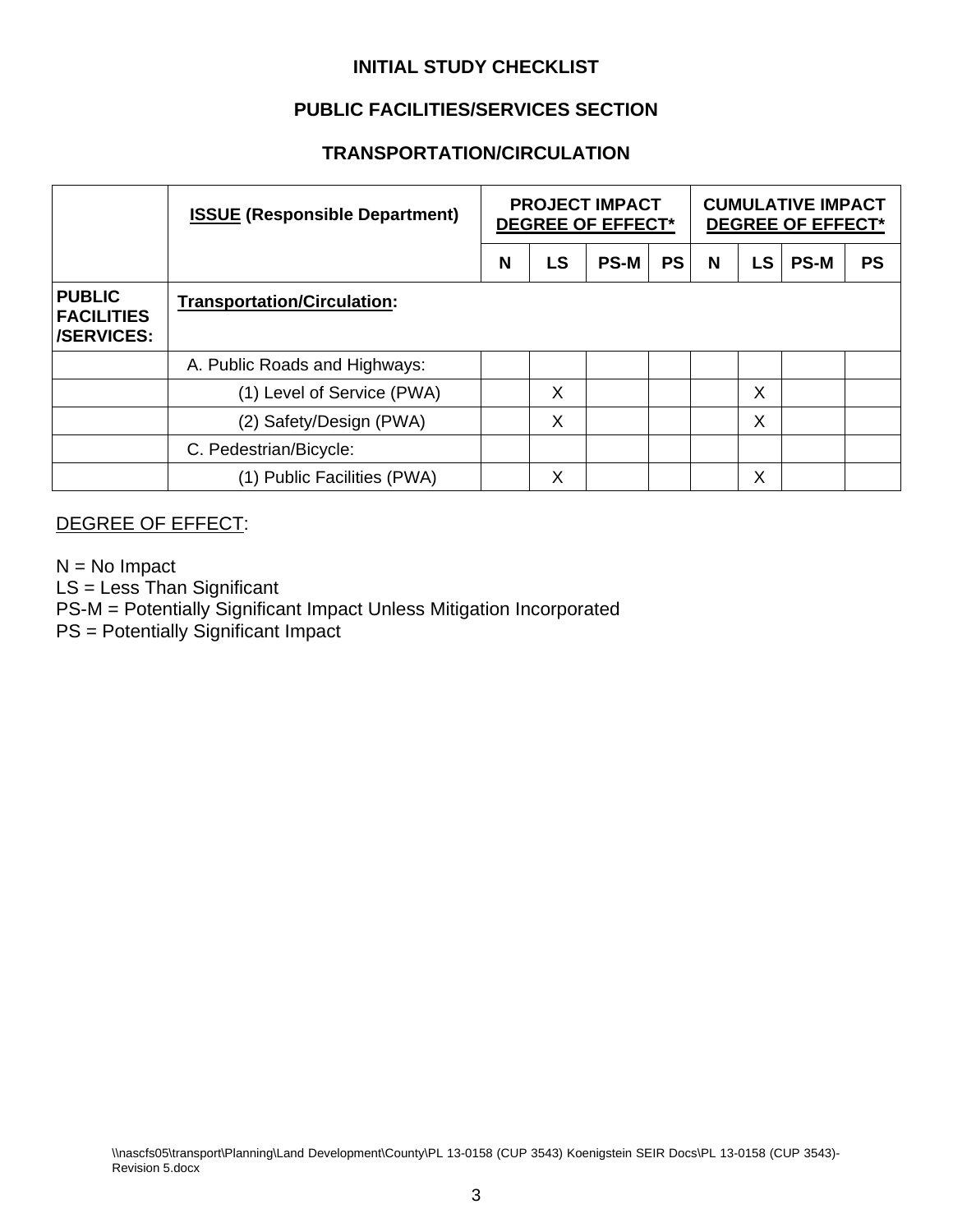## **STUDY STANDARD DISCUSSIONS**

## **PUBLIC FACILITIES/SERVICES**

## **27.Transportation/Circulation**

#### **Item A. Public Roads/Highways**

## **(1) Level of Service**

#### **Environmental Analysis:**

The project, as proposed, will generate additional traffic on the local public roads and the Regional Road Network, but does not have the potential to alter the level of service (LOS) of the roadways that will be used by the project.

To address the cumulative adverse impacts of traffic on the Regional Road Network, Ventura County General Plan Goals, Policies, and Programs Section 4.2.2-6 and Ventura County Ordinance Code, Division 8, Chapter 6 require that the Transportation Department of the Public Works Agency collect a Traffic Impact Mitigation Fee (TIMF) from developments. This project is subject to this Ordinance. With payment of the TIMF(s), the Level of Service (LOS) and safety of the existing roads would remain consistent with the County's General Plan.

Therefore, adverse traffic impacts relating to LOS will be Less Than Significant.

#### **(2) Safety/Design**

#### **Environmental Analysis:**

The project, as proposed, does not have the potential to alter the level of safety of roadways and intersections near the project.

Therefore, impacts related to safety/design of County roads will be "Less than Significant".

#### **Item C. Pedestrian/Bicycle**

#### **(1) Public Facilities**

#### **Environmental Analysis:**

The proposed project will not generate significant pedestrians or bicycle traffic.

Therefore, the adverse impacts relating to the supplementary addition of pedestrians and bicycles into the area will be "Less than Significant."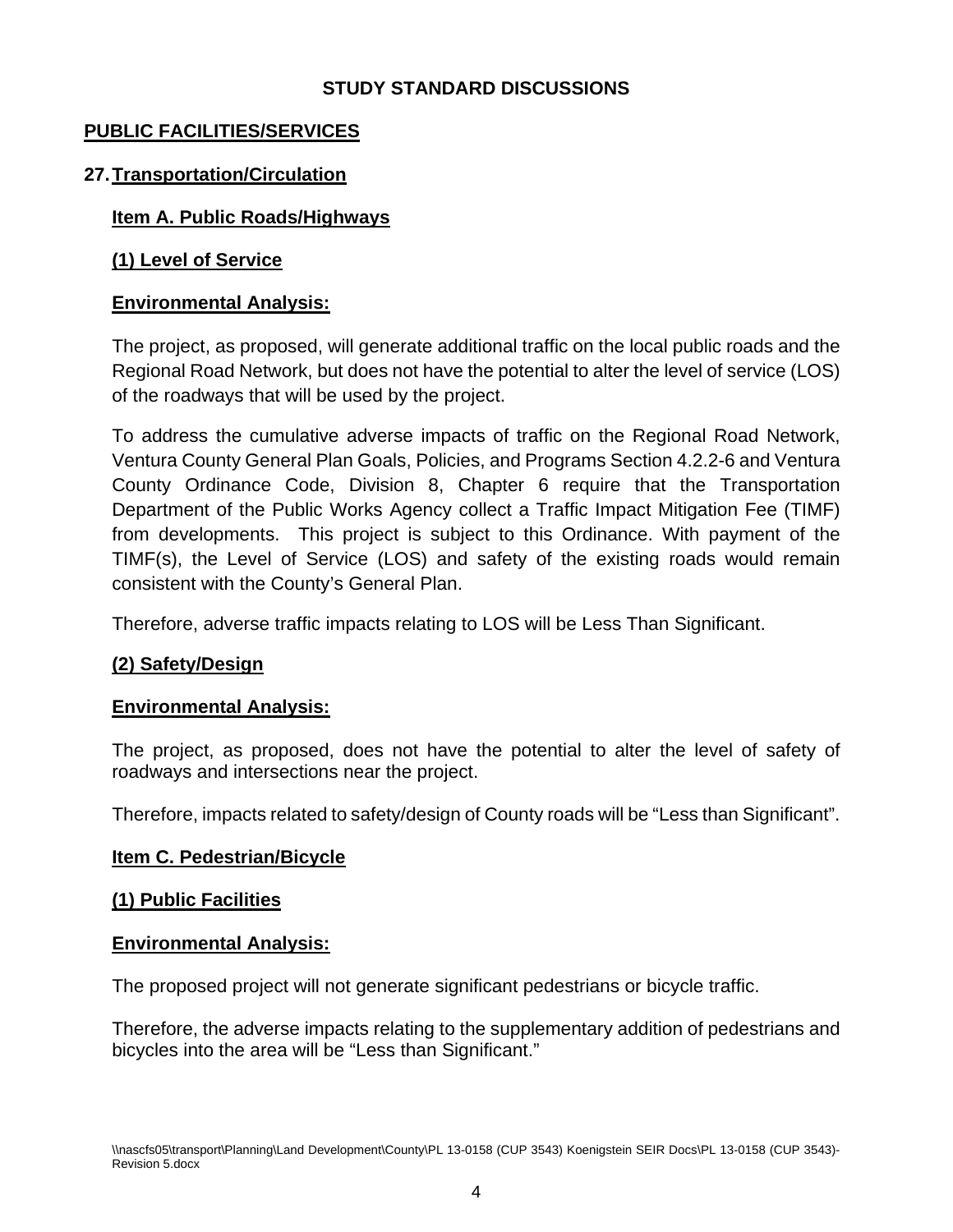# **STANDARD LAND DEVELOPMENT CONDITIONS OF APPROVAL**

# **PUBLIC FACILITIES/SERVICES**

## **Transportation/Circulation**

## **1. TRAFFIC IMPACT MITIGATION FEE:**

**Purpose:** To address the cumulative adverse impacts of traffic on the Regional Road Network, Ventura County General Plan Goals, Policies, and Programs Section 4.2.2-6 and Ventura County Ordinance Code, Division 8, Chapter 6 require that the County of Ventura, Public Works Agency, Transportation Department (PWATD) collect a Traffic Impact Mitigation Fee (TIMF).

**Requirement:** The applicant/permittee shall deposit with the PWA – Transportation Department a TIMF. The trip generation rate and TIMF will be calculated based on the applicant's information and the County of Ventura Records. The applicant/permittee may choose to submit additional information or provide an updated Traffic Study to supplement the information currently provided to establish the trip generation rate. The TIMF may be adjusted for inflation at the time of deposit in accordance with the latest version of the Engineering News Record Construction Cost Index.

a) The TIMF due to the County of Ventura would be:

 $$20.60 = 2$  ADT x  $$10.30^{(3)}$  / ADT

b) The TIMF due to the City of Ojai would be:

 $$71.74^{(5)} = 2$  ADT x \$35.87<sup>(4)</sup> / ADT

#### Total  $ADT^{(1)(2)}$ :

The total ADT is base on the permit allowing a total of five (5) gas and oil wells. The applicant proposes 8 truck trips (16 one-way trips) per week for oil and gas hauling, and 14 maintenance trips (28 one-way trips) per week for maintenance.

 $6$  ADT = (40 total trips / week) / (7 days / week)

40 total trips / week = 16 truck trips / week + 24 maintenance trips / week

#### Proposed  $ADT^{(1)(2)}$ :

The proposed ADT is based on the permit allowing a total of two (2) new gas and oil wells, or  $2/5$ <sup>th</sup> of the total number of wells. Proposed ADT will be  $2/5$ <sup>th</sup> of the total ADT.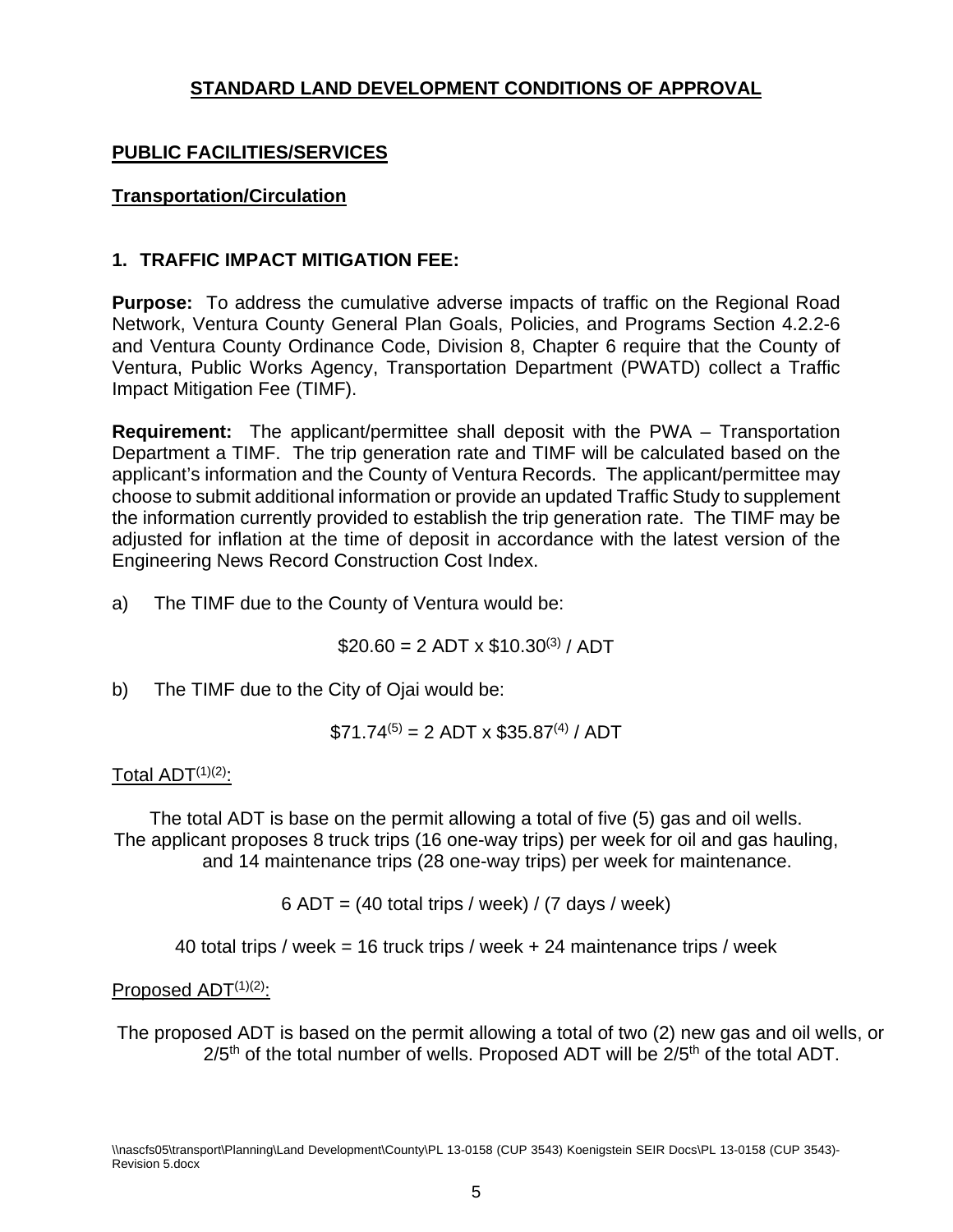# Existing  $ADT^{(1)(2)}$ :

The existing ADT is based that there are existing a total of three (3) gas and oil wells, or  $3/5<sup>th</sup>$ of the total number of wells. Existing ADT will be 3/5<sup>th</sup> of the total ADT.

4 ADT  $\approx 3.6$  ADT = 6 ADT x (2/5)

#### Notes:

- (1) Trip Generation established by using the project description provided by the applicant. The applicant did not provide any information on existing trips used by 3 wells, only the total number of trips allowed if the applicant was using 6 wells. Since there are only 3 wells the existing trips are what are currently being used, not what the permit allowed for. The applicant can provide additional documentation on the trips being generated by the existing 3 wells at which time the TIMF will be reevaluated.
- (2) The trips generated by the project shall be used as a baseline level so that the TIMF may be computed for future increases to the trip generation. Based on the applicant's information the existing baseline level is 4 Average Daily Trips (ADT). With the proposed expansion, that will generate an additional 2 ADT, the new proposed baseline level will be 6 Average Daily Trips (ADT). (TD - 4, RMA – 138).
- (3) County of Ventura TIMF for the Average Daily Trips in the Ojai Area District # 1.
- (4) The City of Ojai Reciprocal TIMF for the Average Daily Trips.
- (5) The TIMF due to the City of Ojai is to be transferred to the City within 30 calendar days in accordance with the reciprocal traffic mitigation agreement between the City and the County of Ventura.

**Documentation:** The applicant/permittee shall come to the PWA Transportation Department counter, fill out the TIMF form, and pay the TIMF. The applicant/permittee shall provide a copy of the Conditions of Approval for the project. The fee may not be collected without sufficient documentation.

**Timing:** This condition shall be met prior to the issuance of a building permit or zoning clearance, whichever comes first.

**Monitoring and Reporting:** The PWATD will review and approve the payment of the TIMF. (TD  $- 1$ , RMA  $- 135$ )

## **COMMENTS:**

Regarding safety, the Ventura County Public Works Agency, Transportation Department (PWATD) makes no change to the comments provided on July 26, 2016. PWATD concurs with the findings in the Traffic Study prepared by ATE on July 18, 2016. Highway 150 at the intersection of Koenigstein Road and Highway 150 has a low volume of traffic.